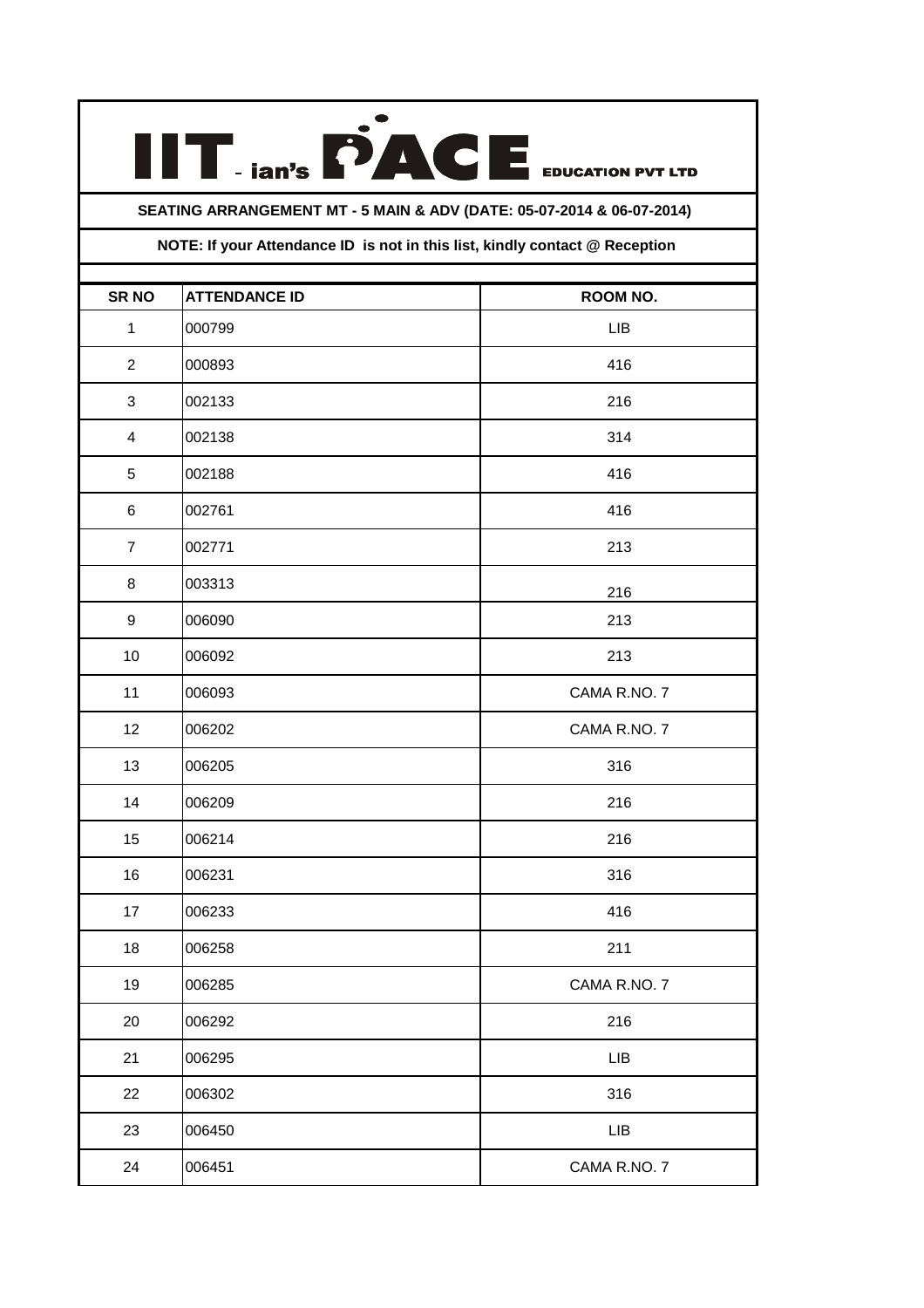| 25 | 006465 | LIB          |
|----|--------|--------------|
| 26 | 006498 | LIB          |
| 27 | 006501 | 314          |
| 28 | 006508 | 211          |
| 29 | 006510 | CAMA R.NO. 7 |
| 30 | 006512 | <b>LIB</b>   |
| 31 | 006516 | CAMA R.NO. 7 |
| 32 | 006540 | 211          |
| 33 | 006666 | CAMA R.NO. 7 |
| 34 | 006671 | CAMA R.NO. 7 |
| 35 | 006680 | CAMA R.NO. 7 |
| 36 | 006685 | 211          |
| 37 | 006687 | 416          |
| 38 | 006703 | CAMA R.NO. 7 |
| 39 | 006714 | 213          |
| 40 | 006740 | 314          |
| 41 | 007150 | LIB          |
| 42 | 007212 | LIB          |
| 43 | 007268 | LIB          |
| 44 | 007498 | 213          |
| 45 | 007501 | 213          |
| 46 | 007661 | 416          |
| 47 | 007678 | 216          |
| 48 | 007707 | 416          |
| 49 | 007793 | 411          |
| 50 | 007821 | 316          |
| 51 | 007826 | 411          |
| 52 | 007845 | 416          |
| 53 | 007863 | CAMA R.NO. 7 |
| 54 | 007864 | 216          |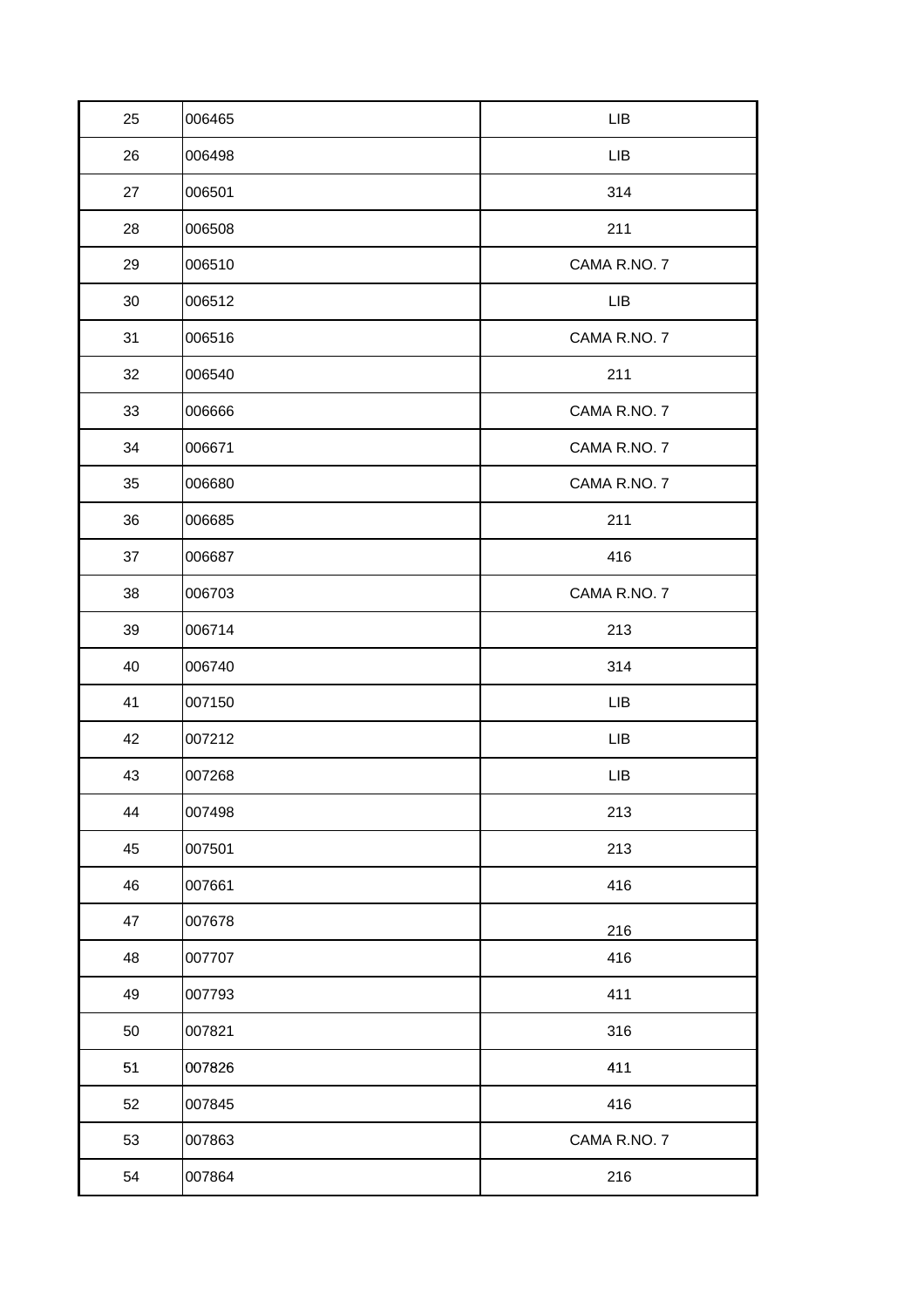| 55     | 007869 | ${\sf LIB}$  |
|--------|--------|--------------|
| 56     | 007875 | ${\sf LIB}$  |
| 57     | 007880 | 416          |
| 58     | 007888 | ${\sf LIB}$  |
| 59     | 007903 | CAMA R.NO. 7 |
| 60     | 007913 | 314          |
| 61     | 007920 | 411          |
| 62     | 007964 | 211          |
| 63     | 007965 | 416          |
| 64     | 007967 | 411          |
| 65     | 007980 | LIB          |
| 66     | 007990 | LIB          |
| 67     | 007997 | CAMA R.NO. 7 |
| 68     | 008001 | 316          |
| 69     | 008002 | 213          |
| $70\,$ | 008003 | 314          |
| $71$   | 008004 | 213          |
| 72     | 008005 | 213          |
| $73\,$ | 008006 | 314          |
| 74     | 008026 | 213          |
| 75     | 008036 | 411          |
| 76     | 008051 | 211          |
| 77     | 008054 | 213          |
| 78     | 008056 | 316          |
| 79     | 008058 | ${\sf LIB}$  |
| 80     | 008061 | 416          |
| 81     | 008062 | 316          |
| 82     | 008119 | 213          |
| 83     | 008123 | CAMA R.NO. 7 |
| 84     | 008128 | 416          |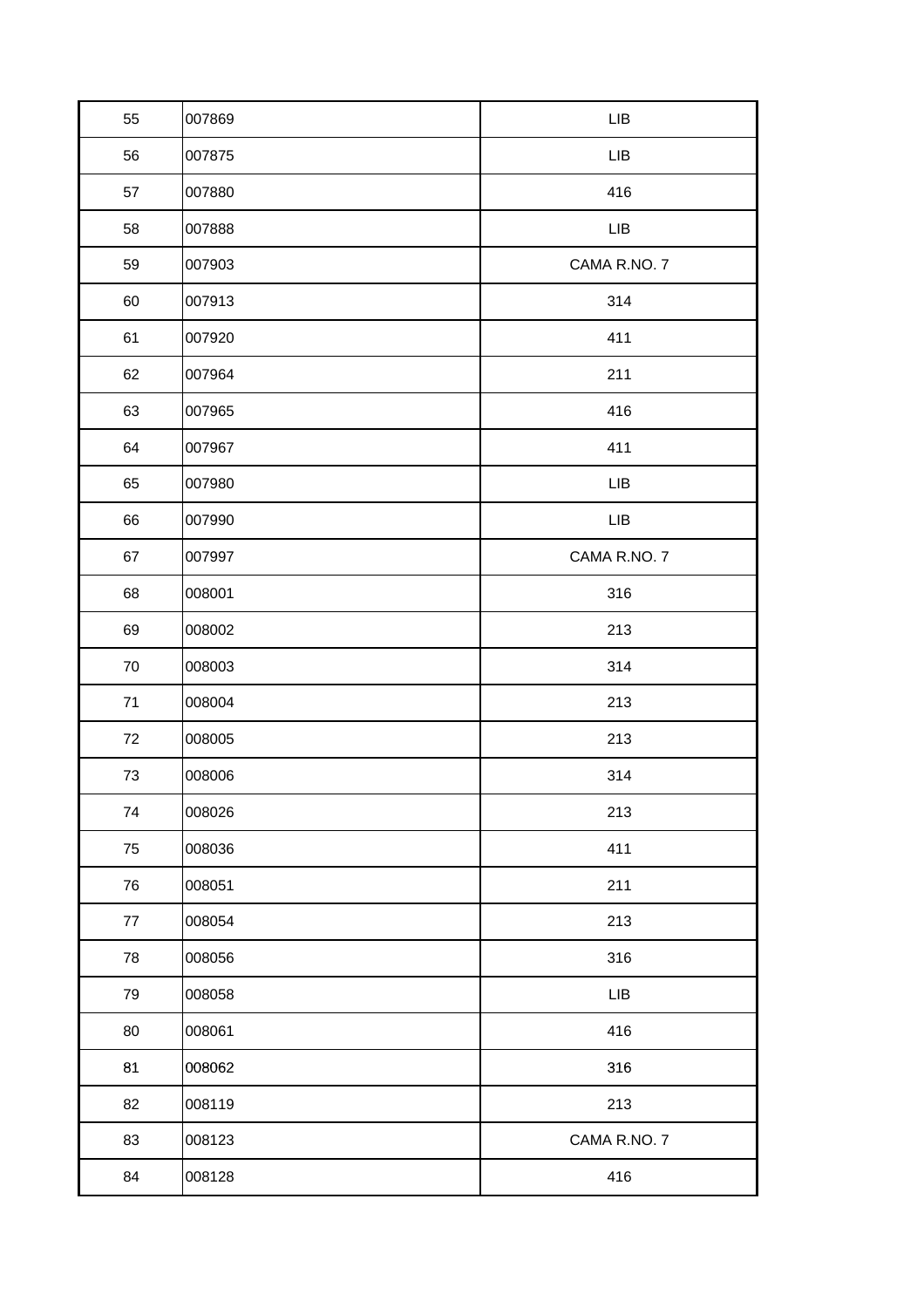| 85  | 008148 | 314          |
|-----|--------|--------------|
| 86  | 008152 | CAMA R.NO. 7 |
| 87  | 008154 | 416          |
| 88  | 008161 | LIB          |
| 89  | 008164 | 316          |
| 90  | 008165 | 411          |
| 91  | 008177 | 316          |
| 92  | 008194 | 416          |
| 93  | 008204 | 213          |
| 94  | 008219 | 216          |
| 95  | 008273 | 211          |
| 96  | 008284 | 416          |
| 97  | 008296 | LIB          |
| 98  | 008475 | 416          |
| 99  | 008478 | LIB          |
| 100 | 008487 | CAMA R.NO. 7 |
| 101 | 008490 | 411          |
| 102 | 008494 | 416          |
| 103 | 008496 | CAMA R.NO.7  |
| 104 | 008497 | 316          |
| 105 | 008508 | CAMA R.NO.7  |
| 106 | 008529 | 416          |
| 107 | 008536 | 213          |
| 108 | 008538 | 213          |
| 109 | 008539 | 213          |
| 110 | 008544 | CAMA R.NO. 7 |
| 111 | 008547 | 213          |
| 112 | 008548 | CAMA R.NO. 7 |
| 113 | 008551 | CAMA R.NO. 7 |
| 114 | 008553 | LIB          |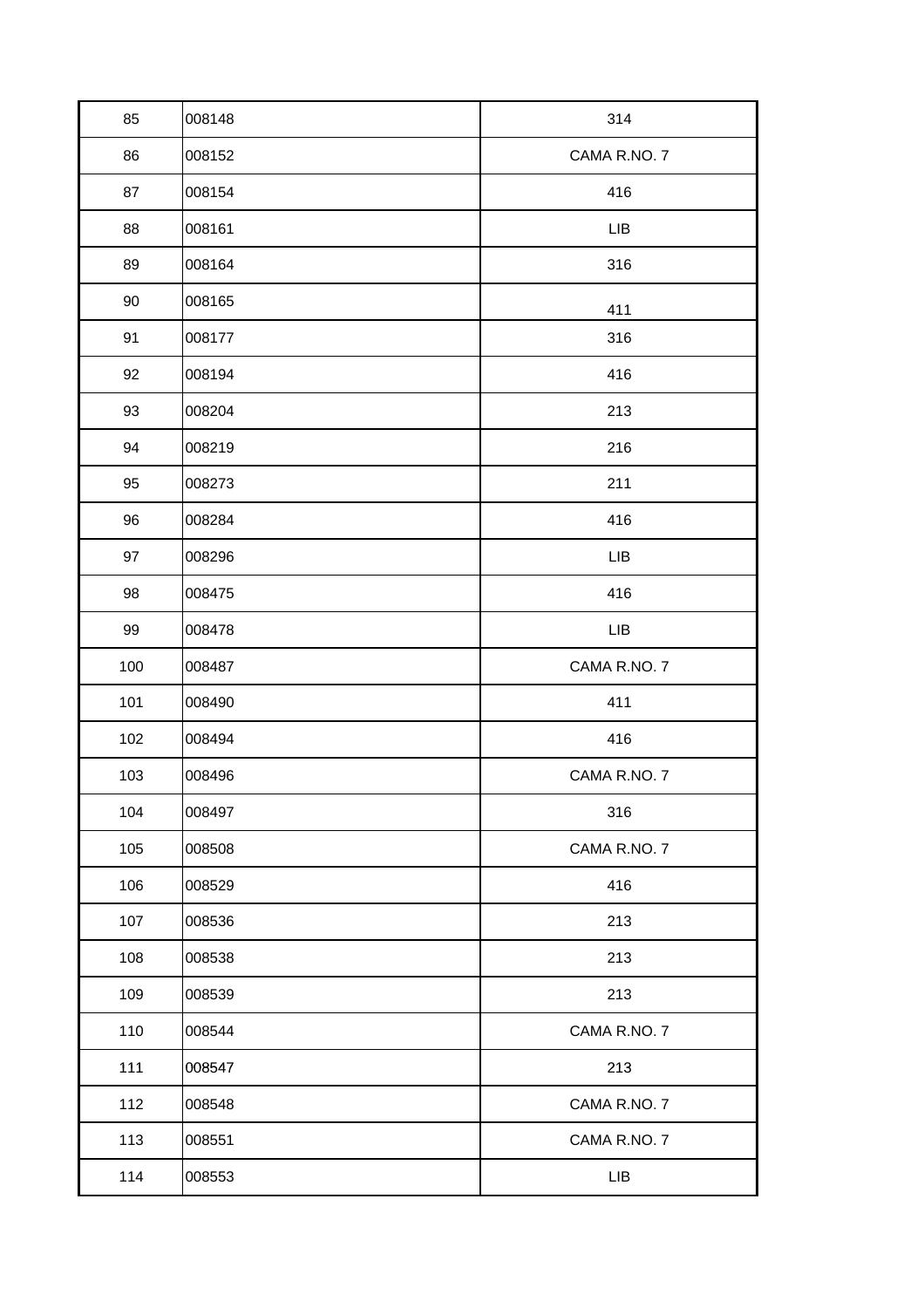| 115 | 008571 | 416          |
|-----|--------|--------------|
| 116 | 008575 | 416          |
| 117 | 008577 | 216          |
| 118 | 008586 | 314          |
| 119 | 008587 | 314          |
| 120 | 008594 | 211          |
| 121 | 008595 | 416          |
| 122 | 008596 | 416          |
| 123 | 008597 | CAMA R.NO.7  |
| 124 | 008624 | 216          |
| 125 | 008625 | 316          |
| 126 | 008630 | 211          |
| 127 | 008631 | 211          |
| 128 | 008633 | <b>LIB</b>   |
| 129 | 008636 | 416          |
| 130 | 008639 | 314          |
| 131 | 008643 | 314          |
| 132 | 008658 | 211          |
| 133 | 008661 | 213          |
| 134 | 008663 | 416          |
| 135 | 008665 | CAMA R.NO. 7 |
| 136 | 008667 | 411          |
| 137 | 008670 | CAMA R.NO. 7 |
| 138 | 008674 | 416          |
| 139 | 008682 | 213          |
| 140 | 008698 | 314          |
| 141 | 008714 | 213          |
| 142 | 008715 | 314          |
| 143 | 008717 | 411          |
| 144 | 008719 | ${\sf LIB}$  |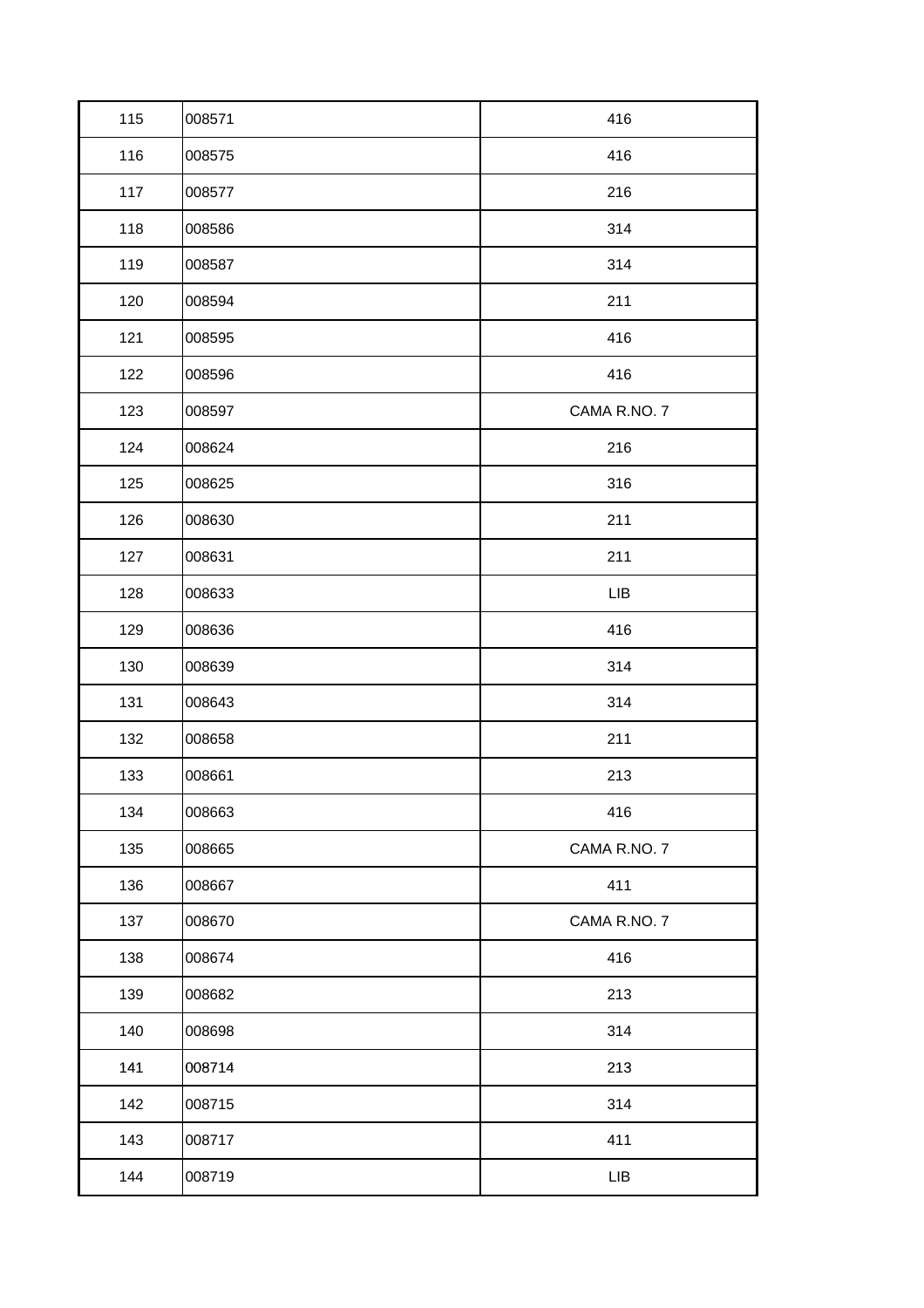| 145 | 008721 | CAMA R.NO. 7 |
|-----|--------|--------------|
| 146 | 008729 | 216          |
| 147 | 008730 | CAMA R.NO. 7 |
| 148 | 008731 | 416          |
| 149 | 008733 | 213          |
| 150 | 008735 | 411          |
| 151 | 008739 | 416          |
| 152 | 008741 | 213          |
| 153 | 008754 | 316          |
| 154 | 008760 | 416          |
| 155 | 008762 | 411          |
| 156 | 008763 | 411          |
| 157 | 008772 | CAMA R.NO. 7 |
| 158 | 008773 | 314          |
| 159 | 008781 | 316          |
| 160 | 008782 | 213          |
| 161 | 008793 | 213          |
| 162 | 008794 | 411          |
| 163 | 008795 | 216          |
| 164 | 008796 | 314          |
| 165 | 008798 | 314          |
| 166 | 008799 | 316          |
| 167 | 008800 | 411          |
| 168 | 008803 | 314          |
| 169 | 008807 | 213          |
| 170 | 008815 | 314          |
| 171 | 008819 | 416          |
| 172 | 008850 | 213          |
| 173 | 008851 | 316          |
| 174 | 008852 | LIB          |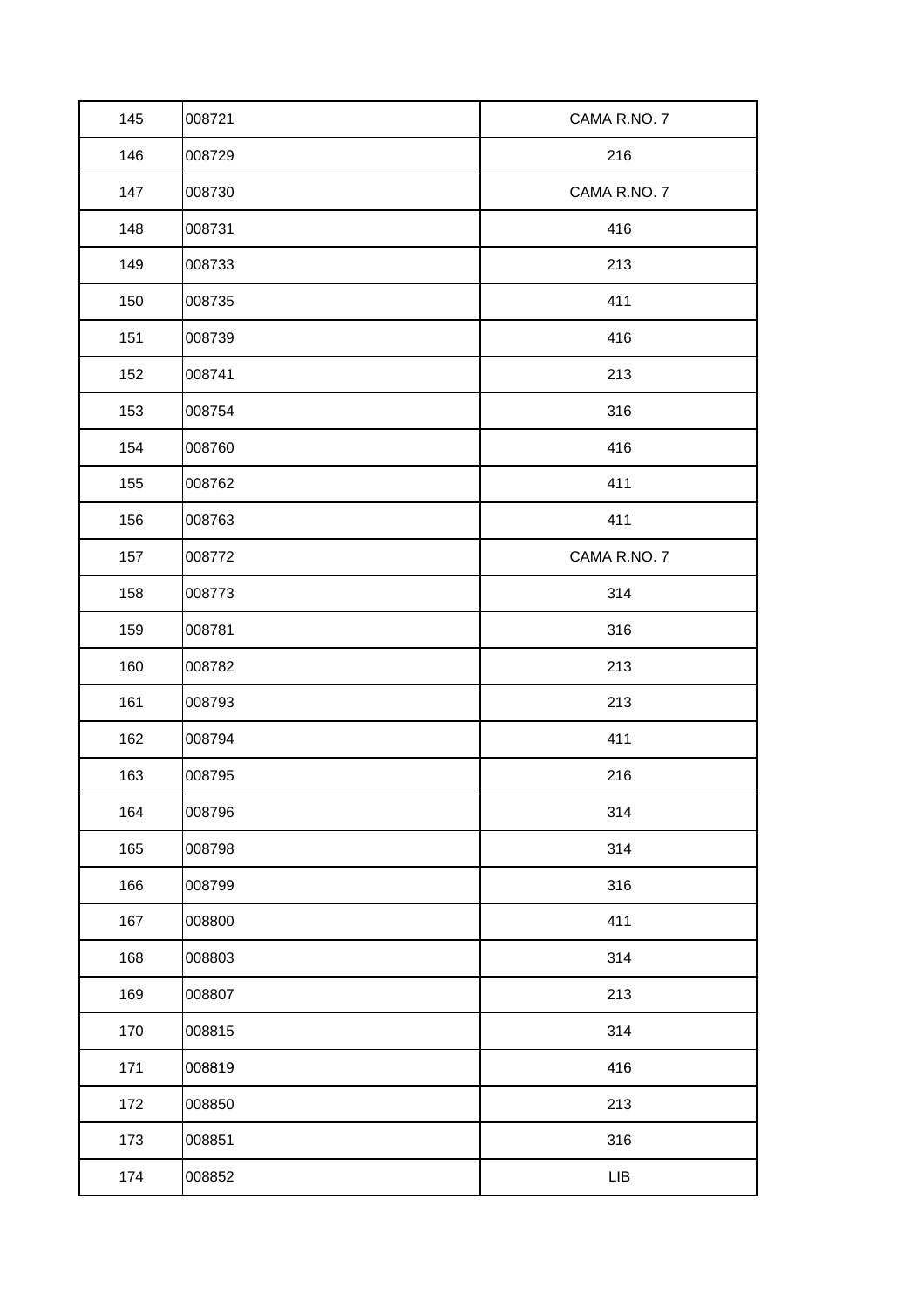| 175 | 008857 | 314          |
|-----|--------|--------------|
| 176 | 008859 | 314          |
| 177 | 008892 | 411          |
| 178 | 008896 | 211          |
| 179 | 008909 | 211          |
| 180 | 008935 | 216          |
| 181 | 008936 | 211          |
| 182 | 008961 | 211          |
| 183 | 009031 | CAMA R.NO.7  |
| 184 | 009037 | 314          |
| 185 | 009039 | 316          |
| 186 | 009040 | 211          |
| 187 | 009049 | 411          |
| 188 | 009057 | 213          |
| 189 | 009083 | <b>LIB</b>   |
| 190 | 009090 | CAMA R.NO. 7 |
| 191 | 009098 | CAMA R.NO. 7 |
| 192 | 009100 | CAMA R.NO. 7 |
| 193 | 009104 | 411          |
| 194 | 009148 | 216          |
| 195 | 009176 | 216          |
| 196 | 009196 |              |
|     |        | 211          |
| 197 | 009199 | 213          |
| 198 | 009206 | 416          |
| 199 | 009211 | CAMA R.NO. 7 |
| 200 | 009212 | 216          |
| 201 | 009213 | CAMA R.NO. 7 |
| 202 | 009215 | 216          |
| 203 | 009217 | 213          |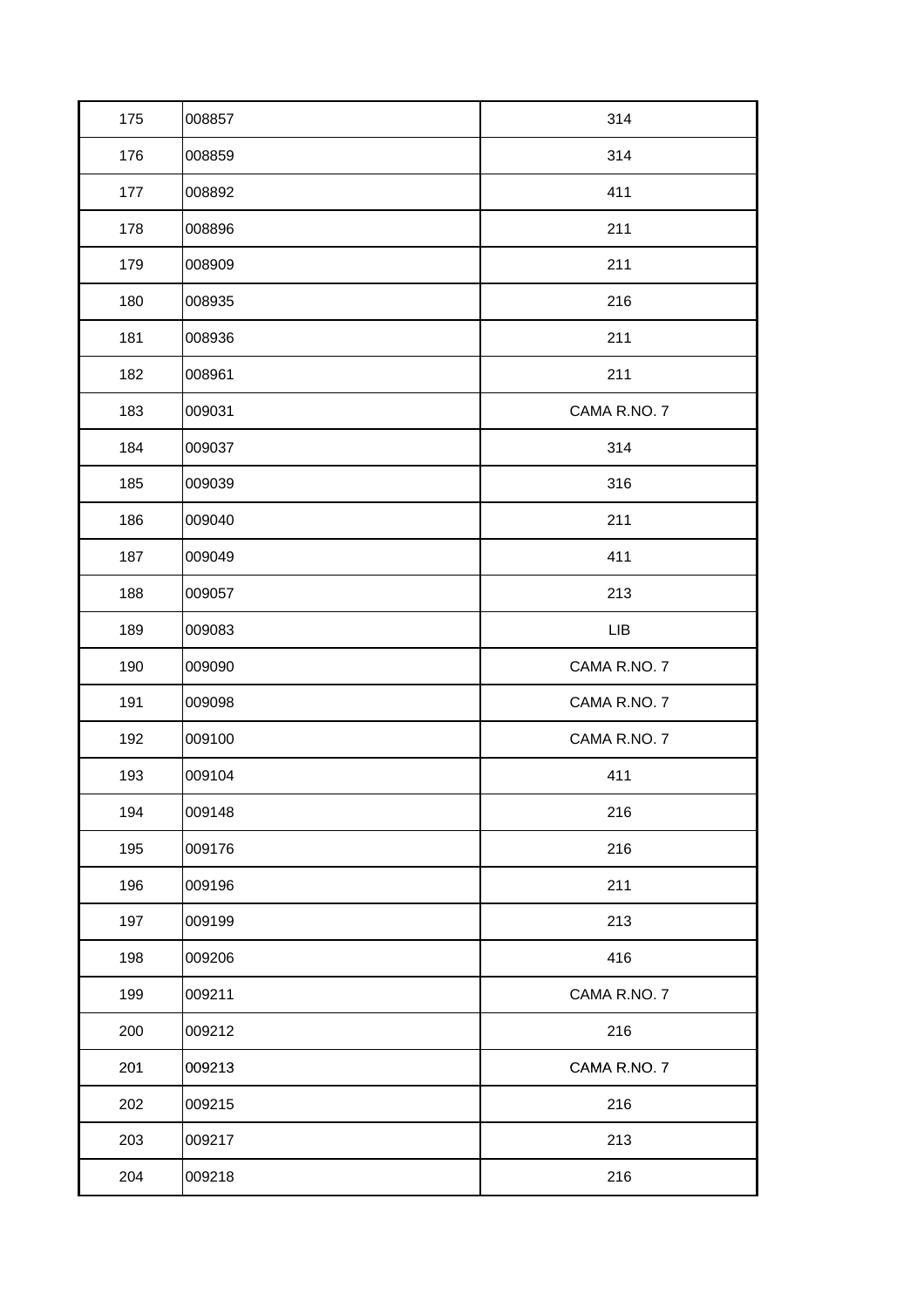| 205 | 009219 | 216          |
|-----|--------|--------------|
| 206 | 009220 | 213          |
| 207 | 009221 | 411          |
| 208 | 009222 | 211          |
| 209 | 009225 | 416          |
| 210 | 009226 | CAMA R.NO. 7 |
| 211 | 009228 | 213          |
| 212 | 009236 | 416          |
| 213 | 009258 | CAMA R.NO. 7 |
| 214 | 009295 | 213          |
| 215 | 009303 | 314          |
| 216 | 009417 | 411          |
| 217 | 009418 | 216          |
| 218 | 009429 | LIB          |
| 219 | 009454 | 213          |
| 220 | 009456 | 316          |
| 221 | 009468 | 416          |
| 222 | 009475 | 312          |
| 223 | 009490 | CAMA R.NO. 7 |
| 224 | 009537 | 211          |
| 225 | 009539 | 316          |
| 226 | 009635 | 314          |
| 227 | 009636 | CAMA R.NO. 7 |
| 228 | 009643 | 316          |
| 229 | 009661 | <b>LIB</b>   |
| 230 | 009673 | 316          |
| 231 | 009733 | CAMA R.NO. 7 |
| 232 | 009811 | CAMA R.NO. 7 |
| 233 | 009818 | 316          |
| 234 | 009819 | 213          |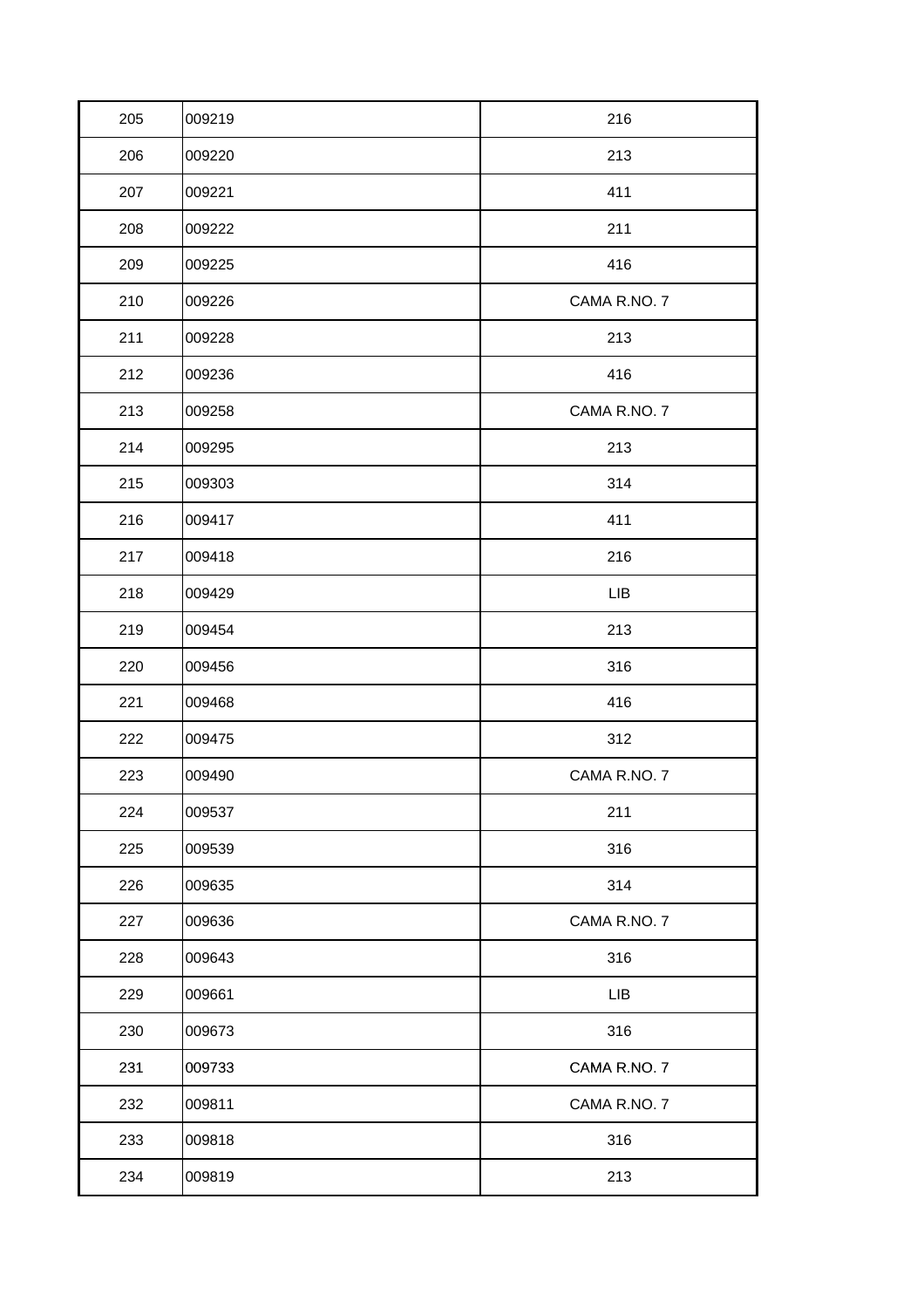| 235 | 009822 | 213          |
|-----|--------|--------------|
| 236 | 009824 | 316          |
| 237 | 009840 | 316          |
| 238 | 009914 | 314          |
| 239 | 009915 | 211          |
| 240 | 009981 | 211          |
| 241 | 009993 | 416          |
| 242 | 010021 | 314          |
| 243 | 010089 | 211          |
| 244 | 010103 | CAMA R.NO. 7 |
| 245 | 010120 | 211          |
| 246 | 010132 | 316          |
| 247 | 010183 | 216          |
| 248 | 010191 | 213          |
| 249 | 010206 | 411          |
| 250 | 010213 | 211          |
| 251 | 010232 | 411          |
| 252 | 010236 | 211          |
| 253 | 010241 | 216          |
| 254 | 010259 | 411          |
| 255 | 010260 | 316          |
| 256 | 010261 | 211          |
| 257 | 010268 | 211          |
| 258 | 010275 | 411          |
| 259 | 010287 | 316          |
| 260 | 010288 | 411          |
| 261 | 010296 | 216          |
| 262 | 010298 | 411          |
| 263 | 010300 | CAMA R.NO. 7 |
| 264 | 010302 | 316          |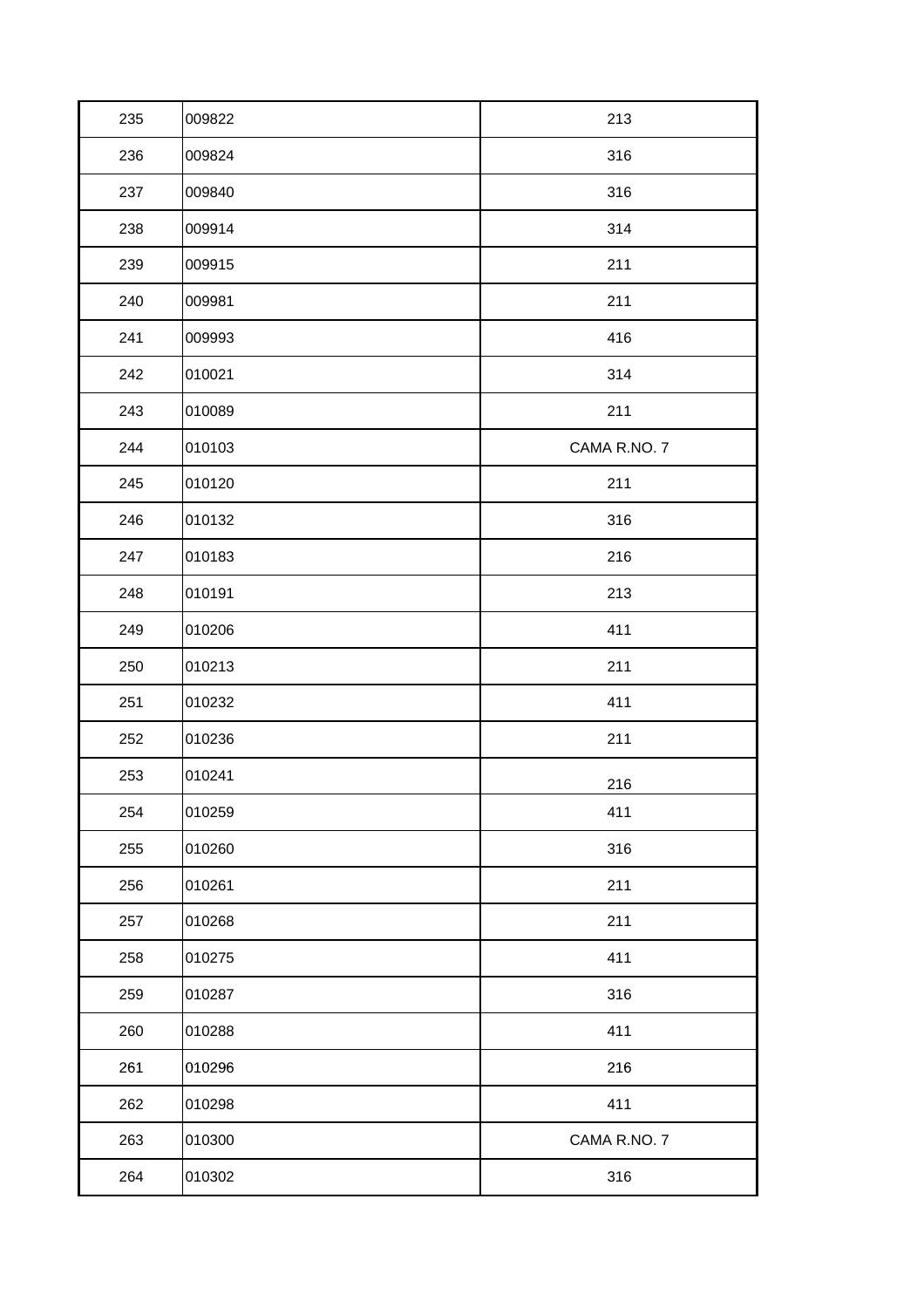| 265 | 010307 | CAMA R.NO. 7 |
|-----|--------|--------------|
| 266 | 010310 | 314          |
| 267 | 010313 | 411          |
| 268 | 010318 | CAMA R.NO.7  |
| 269 | 010319 | 314          |
| 270 | 010324 | 314          |
| 271 | 010325 | 411          |
| 272 | 010329 | 213          |
| 273 | 010343 | 411          |
| 274 | 010356 | 213          |
| 275 | 010365 | 416          |
| 276 | 010380 | 216          |
| 277 | 010384 | 411          |
| 278 | 010456 | 416          |
| 279 | 010487 | 312          |
| 280 | 010491 | 411          |
| 281 | 010494 | CAMA R.NO. 7 |
| 282 | 010513 | 213          |
| 283 | 010537 | 312          |
| 284 | 010628 | 314          |
| 285 | 010648 | 416          |
| 286 | 010650 | CAMA R.NO. 7 |
| 287 | 010651 | 416          |
| 288 | 010706 | 211          |
| 289 | 010726 | 216          |
| 290 | 010748 | 213          |
| 291 | 010749 | 416          |
| 292 | 010778 | 211          |
| 293 | 010859 | CAMA R.NO. 7 |
| 294 | 010878 | 211          |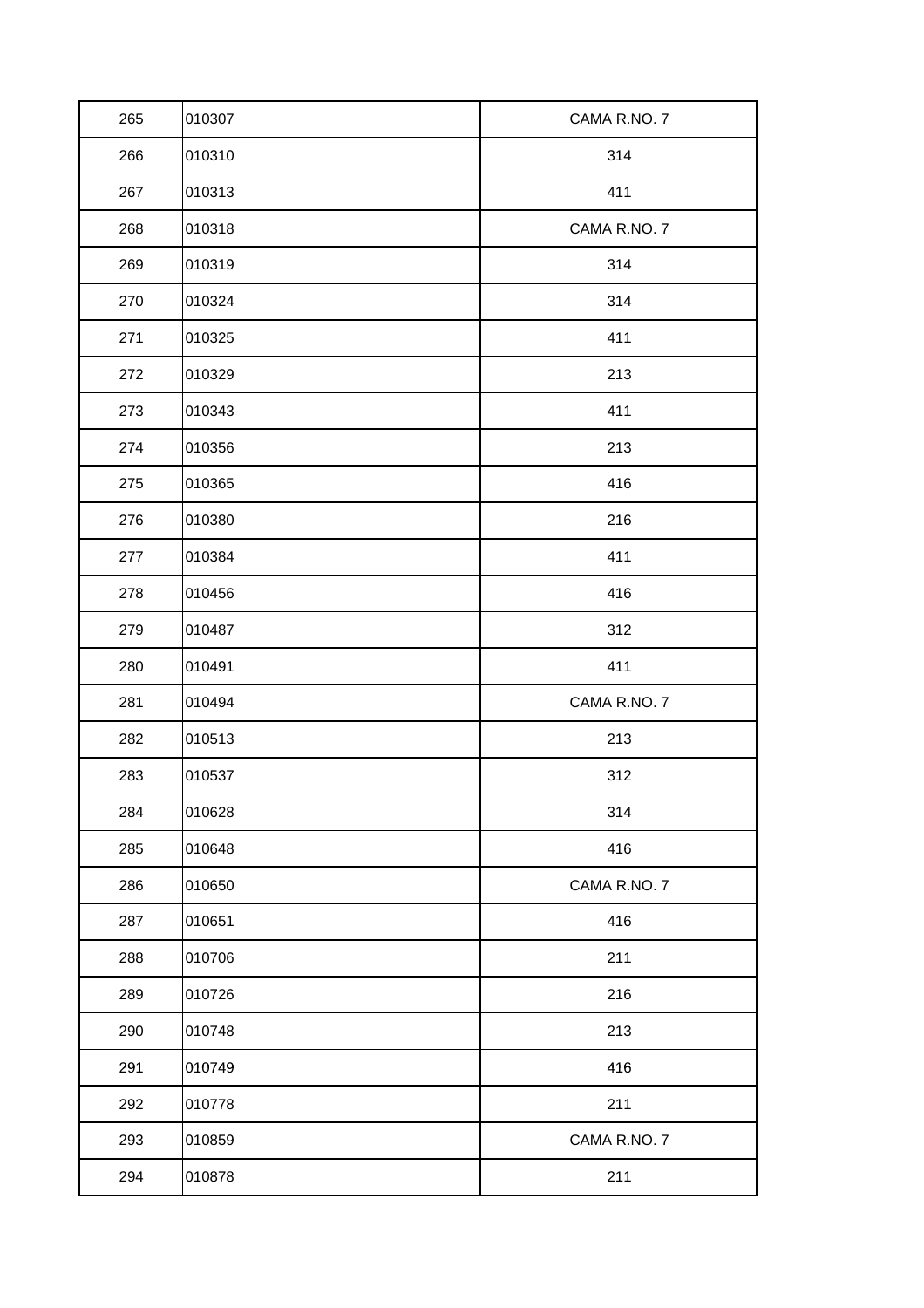| 295 | 011026 | 211          |
|-----|--------|--------------|
| 296 | 011057 | 411          |
| 297 | 011065 | 312          |
| 298 | 011066 | 216          |
| 299 | 011073 | CAMA R.NO. 7 |
| 300 | 011078 | 314          |
| 301 | 011080 | CAMA R.NO. 7 |
| 302 | 011086 | 213          |
| 303 | 011091 | 216          |
| 304 | 011108 | 314          |
| 305 | 011112 | 314          |
| 306 | 011120 | 312          |
| 307 | 011139 | 416          |
| 308 | 011187 | CAMA R.NO. 7 |
| 309 | 011190 | CAMA R.NO. 7 |
| 310 | 011200 | 411          |
| 311 | 011203 | 312          |
| 312 | 011204 | 314          |
| 313 | 011205 | 216          |
| 314 | 011207 | 211          |
| 315 | 011222 | 312          |
| 316 | 011234 | 316          |
| 317 | 011248 | 314          |
| 318 | 011249 | CAMA R.NO. 7 |
| 319 | 011251 | 411          |
| 320 | 011258 | 211          |
| 321 | 011260 | 314          |
| 322 | 011262 | 314          |
| 323 | 011265 | 213          |
| 324 | 011268 | 312          |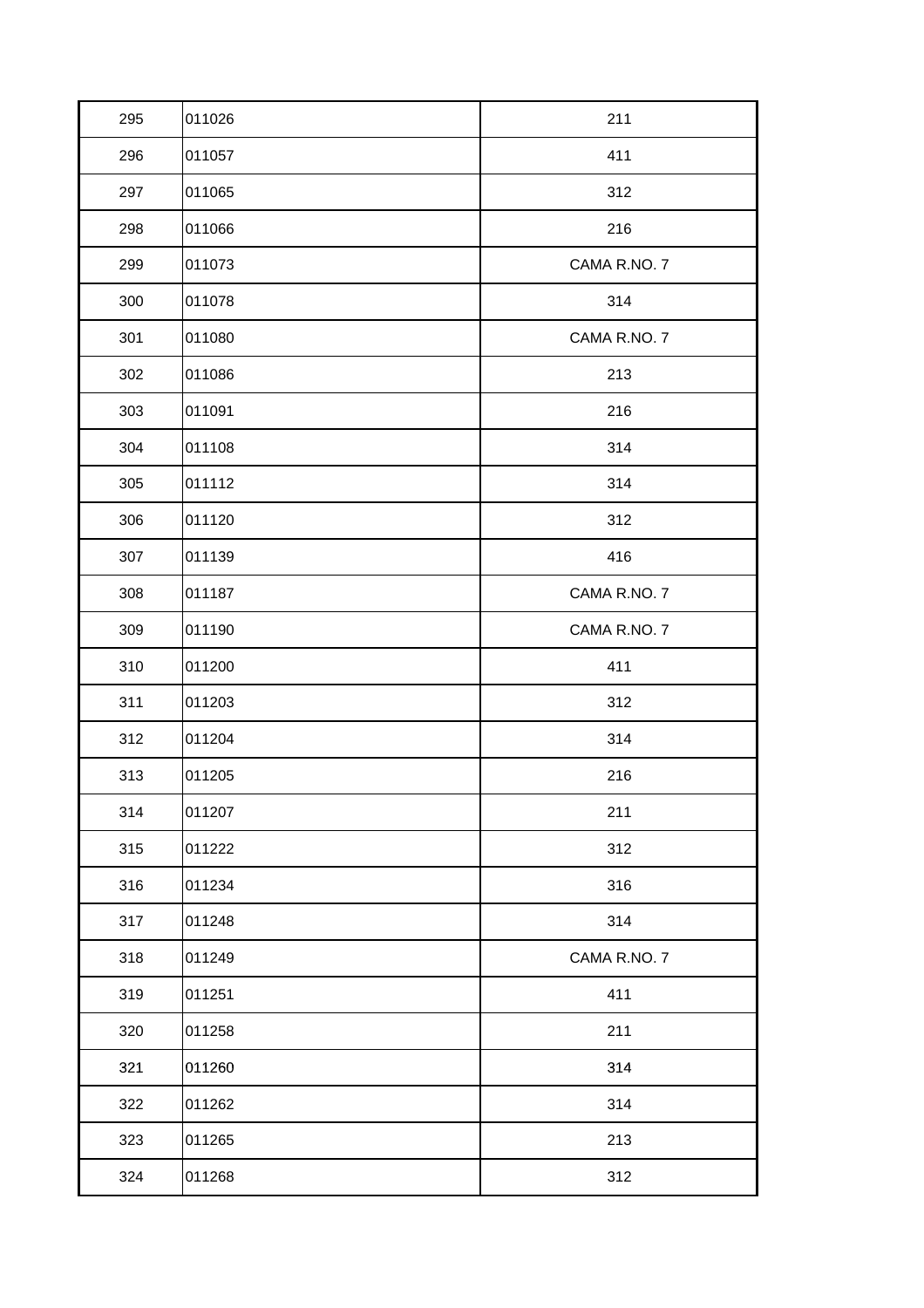| 325 | 011274 | 411          |
|-----|--------|--------------|
| 326 | 011285 | CAMA R.NO.7  |
| 327 | 011296 | CAMA R.NO. 7 |
| 328 | 011322 | 316          |
| 329 | 011323 | 316          |
| 330 | 011331 | CAMA R.NO. 7 |
| 331 | 011332 | 312          |
| 332 | 011343 | 213          |
| 333 | 011351 | 213          |
| 334 | 011352 | 411          |
| 335 | 011358 | CAMA R.NO. 7 |
| 336 | 011359 | 216          |
| 337 | 011361 | 213          |
| 338 | 011363 | 216          |
| 339 | 011364 | CAMA R.NO. 7 |
|     |        |              |
| 340 | 011365 | CAMA R.NO. 7 |
| 341 | 011368 | 314          |
| 342 | 011377 | 314          |
| 343 | 011379 | 316          |
| 344 | 011385 | 314          |
| 345 | 011390 | CAMA R.NO. 7 |
| 346 | 011393 | 211          |
| 347 | 011423 | 411          |
| 348 | 011425 | 314          |
| 349 | 011433 | 213          |
| 350 | 011438 | 411          |
| 351 | 011439 | 312          |
| 352 | 011446 | 316          |
| 353 | 011453 | 411          |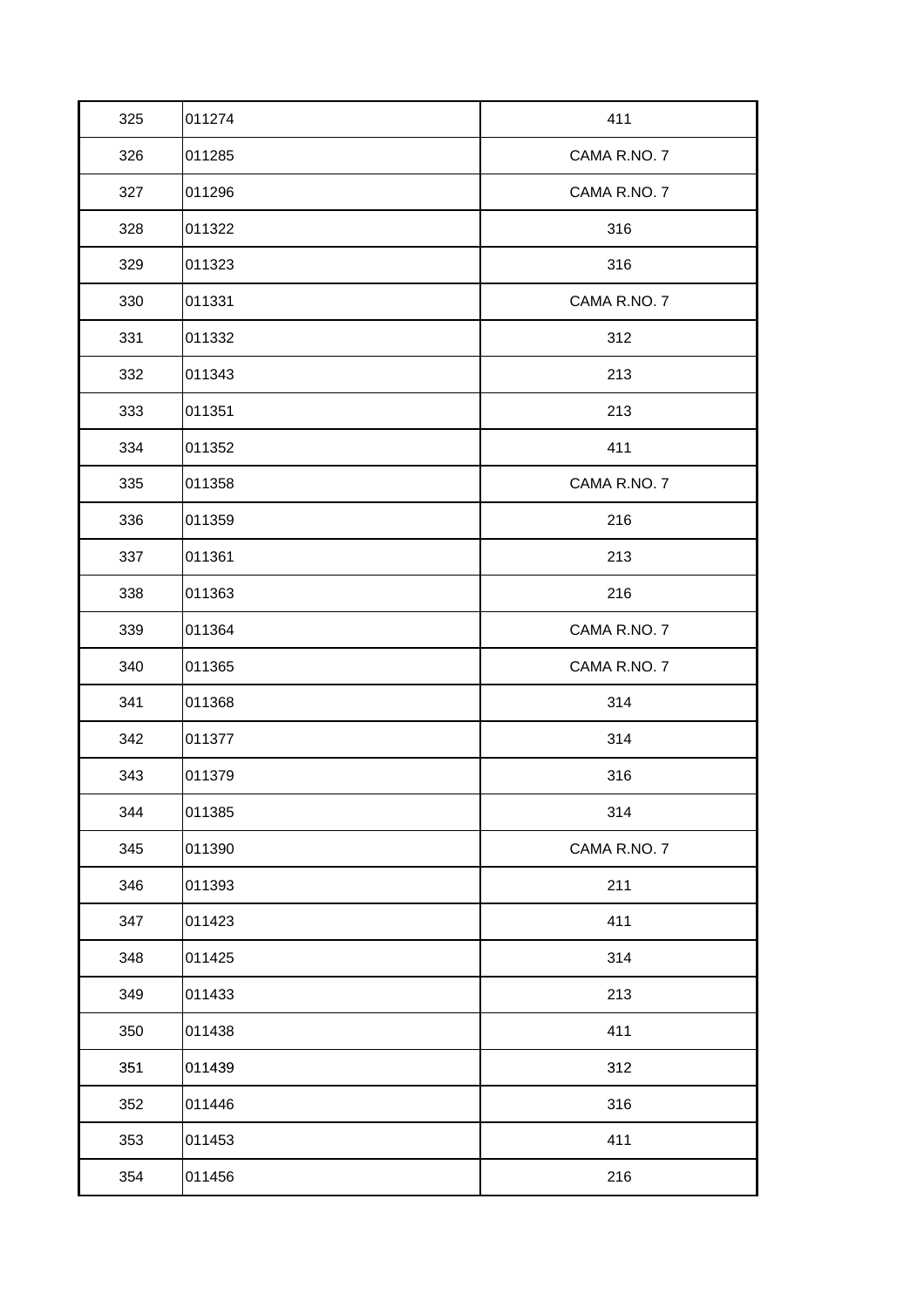| 355 | 011487 | CAMA R.NO.7  |
|-----|--------|--------------|
| 356 | 011490 | 312          |
| 357 | 011559 | 316          |
| 358 | 011567 | 213          |
| 359 | 011586 | CAMA R.NO. 7 |
| 360 | 011590 | 411          |
| 361 | 011622 | 213          |
| 362 | 011646 | CAMA R.NO. 7 |
| 363 | 011660 | 216          |
| 364 | 011669 | CAMA R.NO. 7 |
| 365 | 011675 | 314          |
| 366 | 011681 | CAMA R.NO. 7 |
| 367 | 011704 | 416          |
| 368 | 011738 | CAMA R.NO. 7 |
| 369 | 011757 | CAMA R.NO. 7 |
| 370 | 011760 | 314          |
| 371 | 011765 | 216          |
| 372 | 011771 | CAMA R.NO. 7 |
| 373 | 011780 | 213          |
| 374 | 011831 | 416          |
| 375 | 011836 | 416          |
| 376 | 011837 | 316          |
| 377 | 011838 | 312          |
| 378 | 011852 | 312          |
| 379 | 011878 | 411          |
| 380 | 011901 | 312          |
| 381 | 011917 | 216          |
| 382 | 011931 | CAMA R.NO. 7 |
| 383 | 011933 | 211          |
| 384 | 011948 | 314          |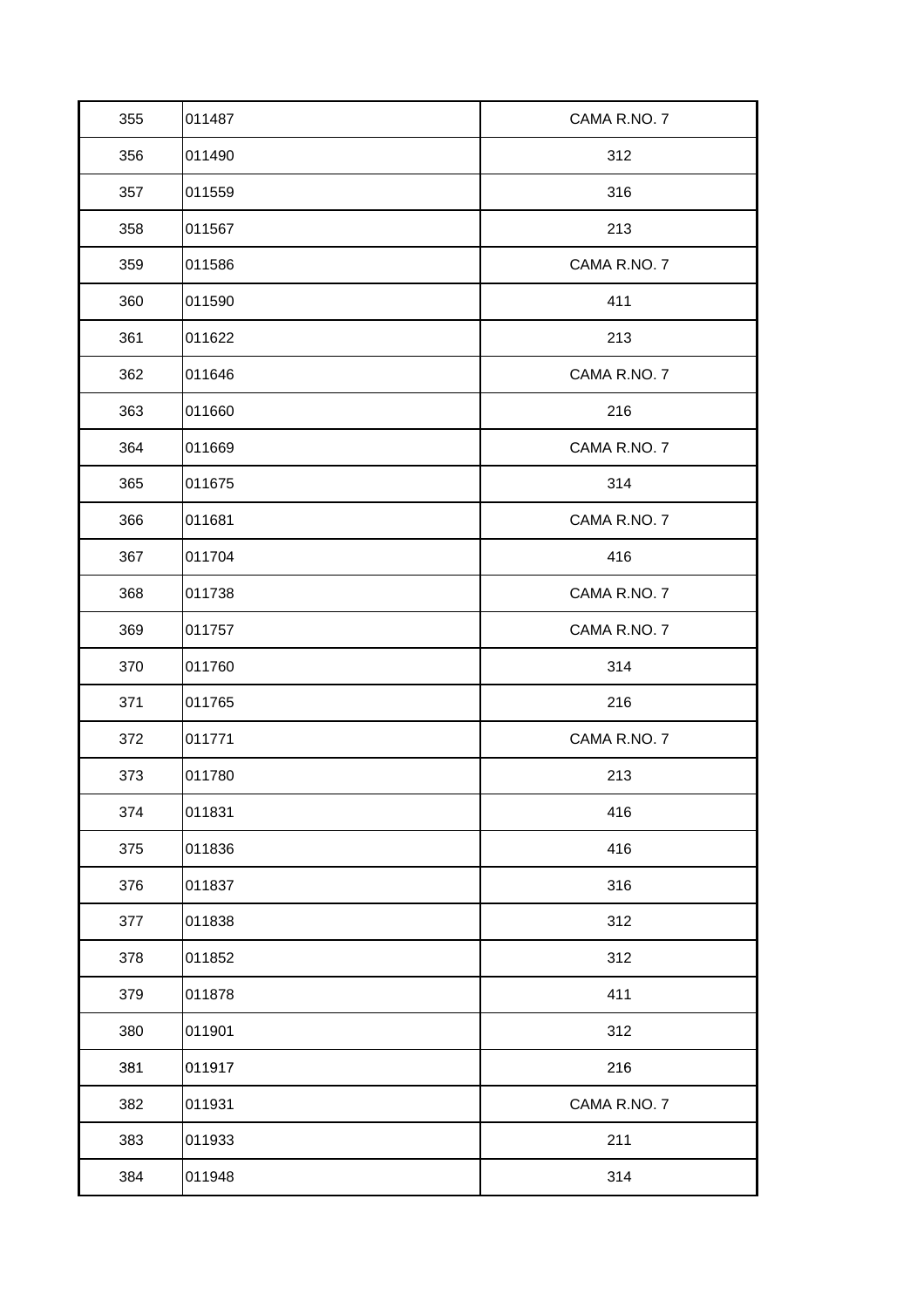| 385 | 011965 | 314          |
|-----|--------|--------------|
| 386 | 011986 | 213          |
| 387 | 011989 | 211          |
| 388 | 012018 | 211          |
| 389 | 012072 | 216          |
| 390 | 012081 | 312          |
| 391 | 012138 | 312          |
| 392 | 012147 | CAMA R.NO. 7 |
| 393 | 012151 | 211          |
| 394 | 012155 | 213          |
| 395 | 012179 | CAMA R.NO. 7 |
| 396 | 012183 | CAMA R.NO. 7 |
| 397 | 012186 | 216          |
| 398 | 012239 | 312          |
| 399 | 012332 | CAMA R.NO. 7 |
| 400 | 012350 | 314          |
| 401 | 012357 | CAMA R.NO. 7 |
| 402 | 012367 | CAMA R.NO. 7 |
| 403 | 012397 | 211          |
| 404 | 012398 | 316          |
| 405 | 012406 | CAMA R.NO. 7 |
| 406 | 012460 | 411          |
| 407 | 012487 | 411          |
| 408 | 012492 | CAMA R.NO. 7 |
| 409 | 012504 | 216          |
| 410 | 012506 | 211          |
| 411 | 012551 | 314          |
| 412 | 012566 | 216          |
| 413 | 012591 | 314          |
| 414 | 012607 | 312          |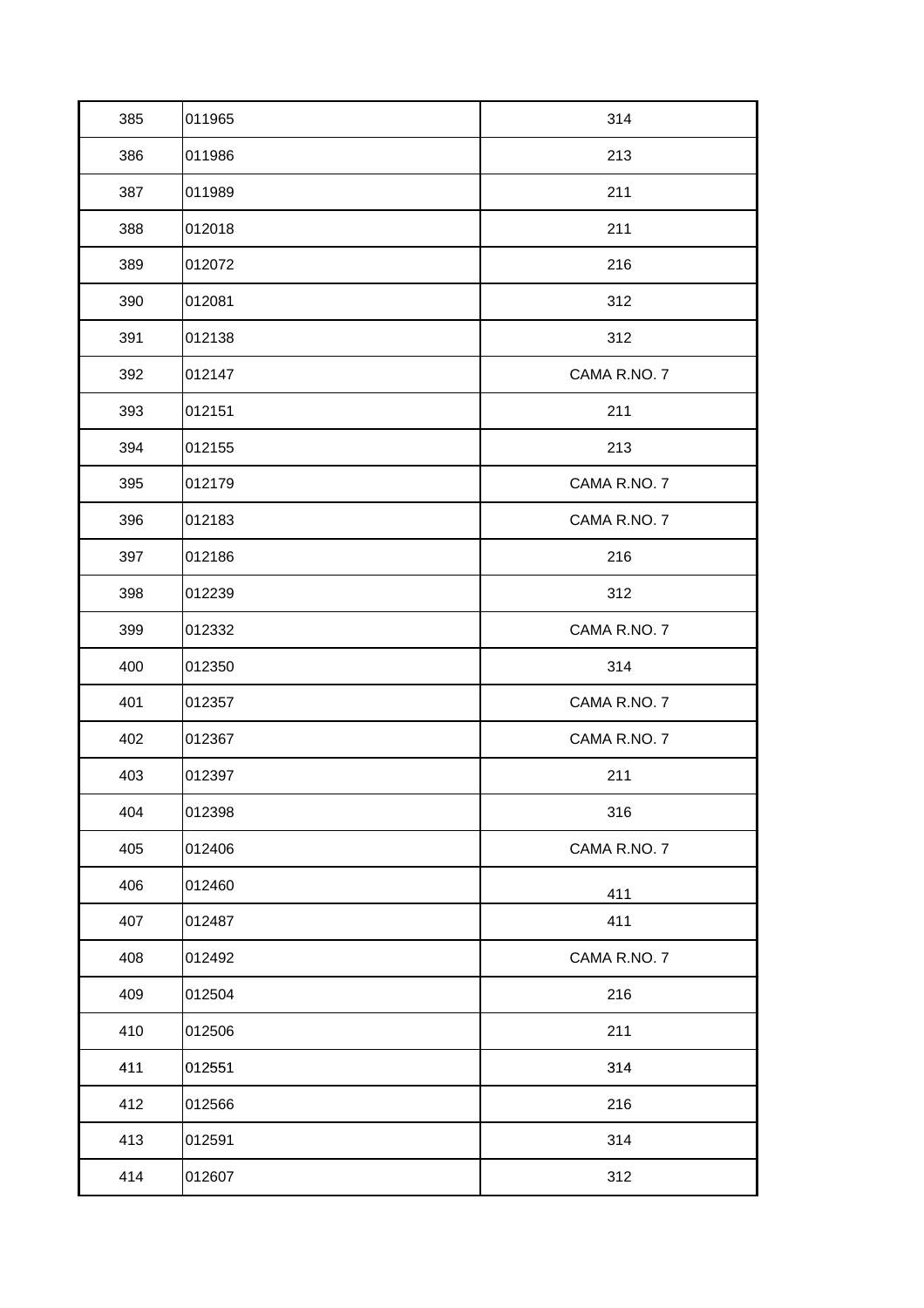| 415 | 012608 | 213          |
|-----|--------|--------------|
| 416 | 012626 | 216          |
| 417 | 012634 | 216          |
| 418 | 012640 | 316          |
| 419 | 012644 | 213          |
| 420 | 012672 | 314          |
| 421 | 012724 | 213          |
| 422 | 012740 | 211          |
| 423 | 012743 | 312          |
| 424 | 012755 | CAMA R.NO. 7 |
| 425 | 012759 | 316          |
| 426 | 012760 | CAMA R.NO. 7 |
| 427 | 012802 | 314          |
| 428 | 012839 | 312          |
| 429 | 012843 | 211          |
| 430 | 012869 | 213          |
| 431 | 012877 | 316          |
| 432 | 012897 | 213          |
| 433 | 012945 | 314          |
| 434 | 012958 | 216          |
| 435 | 012998 | CAMA R.NO. 7 |
| 436 | 013017 | 416          |
| 437 | 013018 | 314          |
| 438 | 013020 | 312          |
| 439 | 013037 | 314          |
| 440 | 013052 | 411          |
| 441 | 013084 | 316          |
| 442 | 013090 | 411          |
| 443 | 013097 | 411          |
| 444 | 013099 | CAMA R.NO. 7 |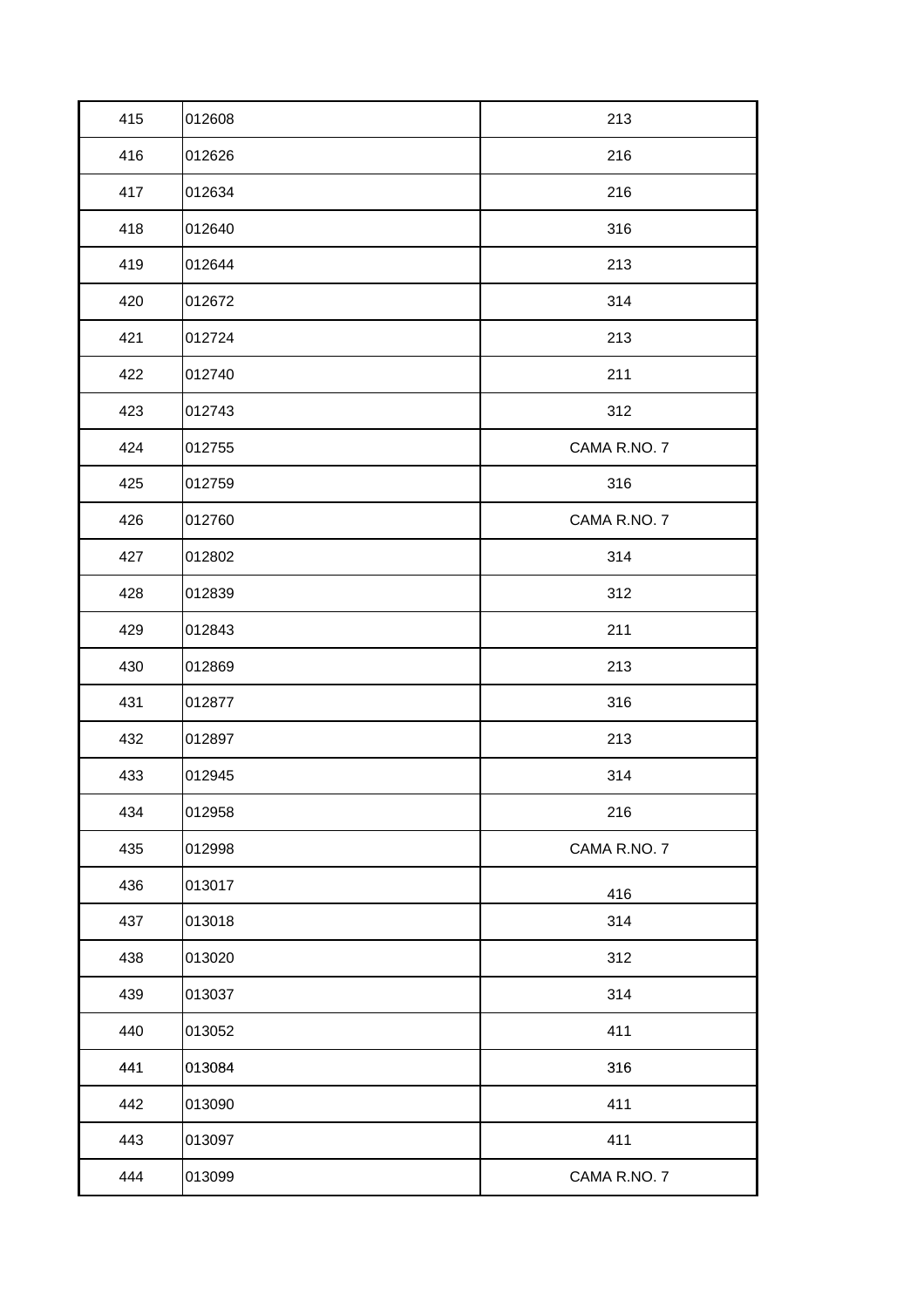| 445 | 013103 | 316          |
|-----|--------|--------------|
| 446 | 013112 | 211          |
| 447 | 013116 | 213          |
| 448 | 013120 | 216          |
| 449 | 013188 | 416          |
| 450 | 013192 | 312          |
| 451 | 013199 | 216          |
| 452 | 013222 | 211          |
| 453 | 013236 | 216          |
| 454 | 013237 | 216          |
| 455 | 013241 | 216          |
| 456 | 013250 | 312          |
| 457 | 013260 | 216          |
| 458 | 013267 | 316          |
| 459 | 013268 | 316          |
| 460 | 013271 | 216          |
| 461 | 013276 | 213          |
| 462 | 013287 | CAMA R.NO. 7 |
| 463 | 013288 | 312          |
| 464 | 013290 | CAMA R.NO.7  |
| 465 | 013295 | 213          |
| 466 | 013297 | 316          |
| 467 | 013308 | 211          |
| 468 | 013321 | 312          |
| 469 | 013357 | 316          |
| 470 | 013361 | 411          |
| 471 | 013366 | 211          |
| 472 | 013372 | 213          |
| 473 | 013402 | 211          |
| 474 | 013413 | 314          |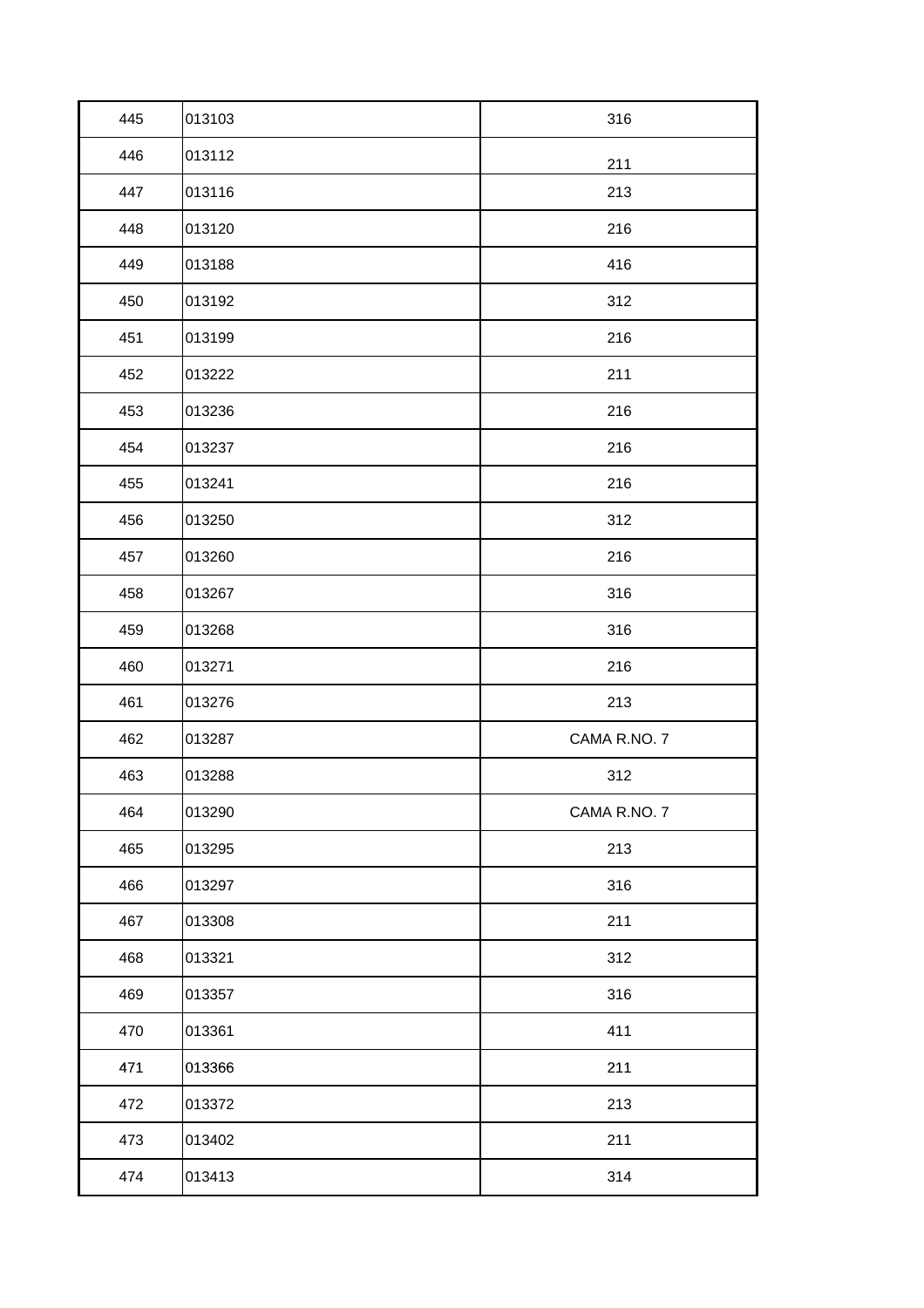| 475 | 013428 | 416          |
|-----|--------|--------------|
| 476 | 013450 | 211          |
| 477 | 013452 | CAMA R.NO. 7 |
| 478 | 013456 | 416          |
| 479 | 013476 | 411          |
| 480 | 013518 | 314          |
| 481 | 013533 | 216          |
| 482 | 013747 | 316          |
| 483 | 013953 | CAMA R.NO. 7 |
| 484 | 014150 | 411          |
| 485 | 014160 | 213          |
| 486 | 014164 | 316          |
| 487 | 014177 | 216          |
| 488 | 014185 | 312          |
| 489 | 014196 | 216          |
| 490 | 014207 | 316          |
| 491 | 014229 | 216          |
| 492 | 014254 | 314          |
| 493 | 014262 | 316          |
| 494 | 014291 | 316          |
| 495 | 014301 | 316          |
| 496 | 014309 | 316          |
| 497 | 014338 | CAMA R.NO. 7 |
| 498 | 014585 | 316          |
| 499 | 014621 | 211          |
| 500 | 014639 | 213          |
| 501 | 014652 | CAMA R.NO. 7 |
| 502 | 014724 | 411          |
| 503 | 014749 | 411          |
| 504 | 014787 | 213          |